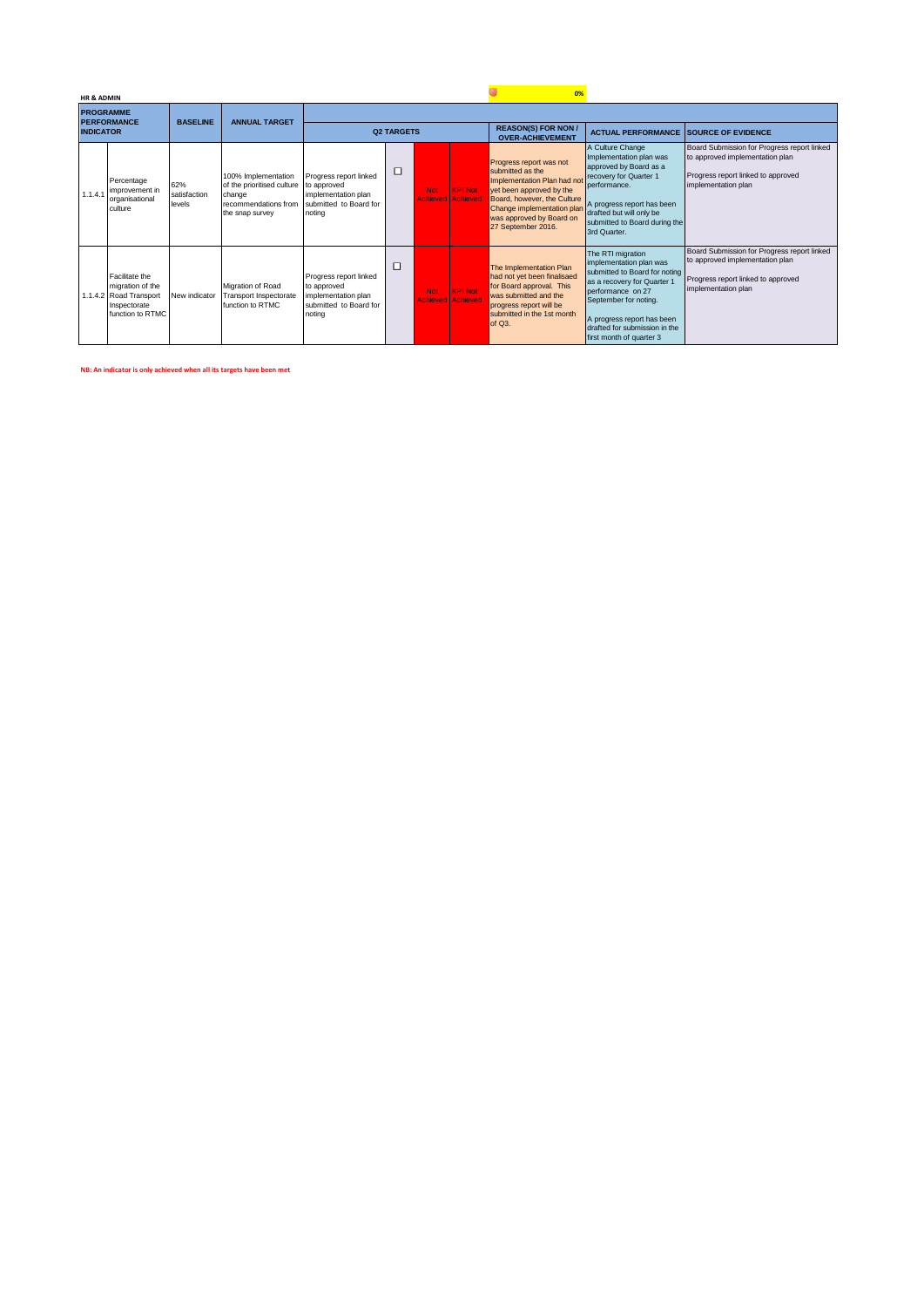### **FINANCE & SCM**

### **0.00% QUARTERLY PERFORMANCE TARGET PROGRAMME PERFORMANCE INDICATOR REPORTING PERIOD BASELINE ANNUAL REASON(S) FOR NON /**  SOURCE OF<br>EVIDENCE **Q2 TARGETSREASON(S) FOR NON Y ACTUAL PERFORMANCE SURCE OF SAMPLY INTERFORMANCE SURPRESSURE TO THE SURPRESSURE THE SURPRESSURE THE SURPRESSURE THE SURPRESSURE THE SURPRESSURE THE SURPRESSURE THE SURPRESSURE THE SURPRESSURE THE SURPR** The introduction of cross<br>
border charges requires a<br>
partneship approach with<br>
the Department of Transport<br>
government stakeholders<br>
government stakeholders<br>
(SARS, DTI, DIRCO,  $\Box$ Ministerial Submission for proposal to have the revenue streams implemented Department of Tourism).<br>
Due to the nature and<br>
impact of the project, the<br>
Agency requested the<br>
Department to inform<br>
relevant government<br>
stakeholders of the need to Revised financial Developed and implemented new revenue streams as per financial sustainability Approved strategy sustalliat<br>strategy Submitted to the Minister a proposal to have the revenue **1.2.1** Not Achieved KPI Not Achieved Quarterly Additional Implemented streams cross-border user sustainability revenue stream implemented implemented consult with them on the<br>intention to introduce cross<br>border charges. Letters<br>were drafted and send to<br>the Office of the Director-<br>General for consideration<br>and signature before<br>dissemination to the<br>stakeholders. The Agenc strategy charges as a new revenue stream Proposal for the revenue streams to be implemented

| KPI not achieved         | Target not ach       |  |
|--------------------------|----------------------|--|
|                          |                      |  |
| KPI(S) FOR THE QUART     | Target achieve       |  |
|                          |                      |  |
| <b>ACHIEVED</b>          | <b>Total targets</b> |  |
|                          |                      |  |
| <b>QUARTERLY PERFORM</b> | 0.00%                |  |

100%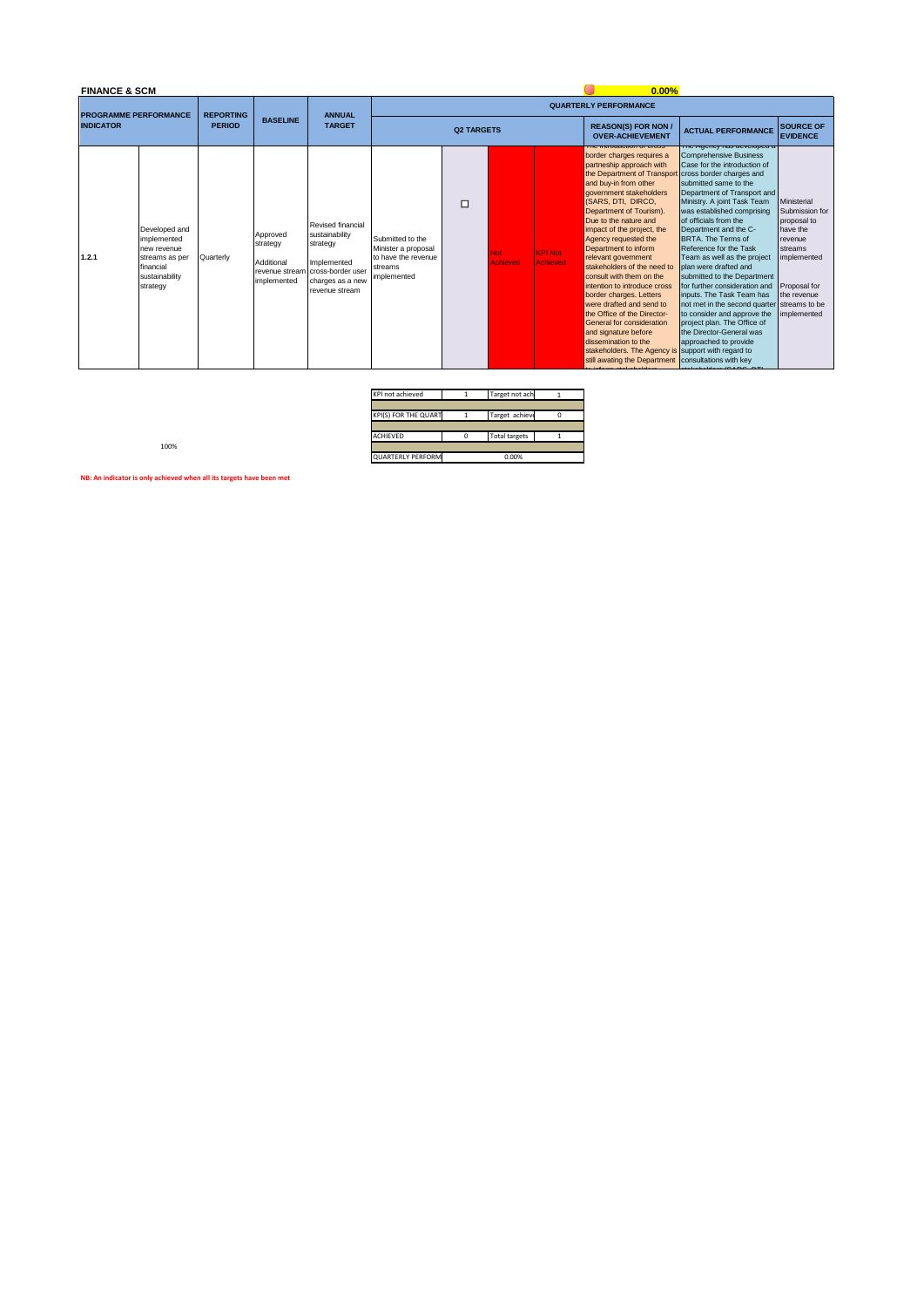| <b>OCIO</b>                            |                                                               |                 |                                     |                                                |                                                                                                            |        | 0.00% |                               |                                                                                                                                                                                                                                                                                                                                                                                                                                                                                                                  |                                                                                                                                                                                                                                                                                                                    |                                                                                                                                              |
|----------------------------------------|---------------------------------------------------------------|-----------------|-------------------------------------|------------------------------------------------|------------------------------------------------------------------------------------------------------------|--------|-------|-------------------------------|------------------------------------------------------------------------------------------------------------------------------------------------------------------------------------------------------------------------------------------------------------------------------------------------------------------------------------------------------------------------------------------------------------------------------------------------------------------------------------------------------------------|--------------------------------------------------------------------------------------------------------------------------------------------------------------------------------------------------------------------------------------------------------------------------------------------------------------------|----------------------------------------------------------------------------------------------------------------------------------------------|
| <b>PROGRAMME</b>                       |                                                               | <b>REPORTIN</b> |                                     | <b>ANNUAL</b>                                  |                                                                                                            |        |       |                               | <b>QUARTERLY PERFORMANCE</b>                                                                                                                                                                                                                                                                                                                                                                                                                                                                                     |                                                                                                                                                                                                                                                                                                                    |                                                                                                                                              |
| <b>PERFORMANCE</b><br><b>INDICATOR</b> |                                                               | <b>G PERIOD</b> | <b>BASELINE</b>                     | <b>TARGET</b>                                  | <b>Q2 TARGETS</b>                                                                                          |        |       |                               | <b>REASON(S) FOR NON / OVER-</b><br><b>ACHIEVEMENT</b>                                                                                                                                                                                                                                                                                                                                                                                                                                                           | <b>ACTUAL PERFORMANCE</b>                                                                                                                                                                                                                                                                                          | <b>SOURCE OF EVIDENCE</b>                                                                                                                    |
| 1.3.1                                  | Developed and<br>implemented new Quarterly<br>business system |                 | implemented<br>new permit<br>system | piloted new<br>permit system<br>at Head Office | Developed and Developed and Submitted progress<br>report as per project<br>plan to the Board for<br>notina | $\Box$ |       | Not Achieved KPI Not Achieve  | The project plan has not yet been<br>approved due to the integrated<br>enterprise architecture<br>update.However there is progress<br>on the project as reported on the<br>Progress report submitted.                                                                                                                                                                                                                                                                                                            | The Project plan is being updated<br>with latest developments on<br>scope enhancement.<br>The Progress report has been<br>approved by EXCO and noted by<br>Board accordingly.                                                                                                                                      | Board submission for the<br>progress report of the project<br>plan on piloted new permit<br>system<br>Progress report as per project<br>plan |
| 1.3.2                                  | Optimise<br>Technology<br>Foundation                          | Quarterly       | New indicator                       | Upgraded<br>Technology<br>Platforms            | Submitted progress<br>report as<br>implementation plan<br>to the Board for<br>noting                       | O.     |       | Not Achieved KPI Not Achiever | A Progress reported was drafted<br>so as to provide progress to-date<br>on project even though progress<br>is not as per implementation plan.<br>This report was then submitted to<br>Board for noting.<br>Terms of Reference (ToR) for the A Progress reported was drafted<br>back-end and front end upgrade<br>defined but pending Bid<br>Adjudication Committee (BAC)<br>approval. This delay then resulted<br>in the procurement process as<br>targeted in the implementation<br>plan to be delayed as well. | Terms of Reference (ToR) for the<br>back-end and front end upgrade<br>defined but pending Bid<br>Adjudication Committee (BAC)<br>approval.<br>so as to provide progress to-date<br>on project even though progress<br>is not as per implementation plan.<br>This report was then submitted to<br>Board for noting. | Board submission for the<br>progress report on Upgraded<br><b>Technology Platforms</b><br>Progress report as per<br>implementation plan      |

100%

ACHIEVED 0 Total targets QUARTERLY PERFORMA 0.00%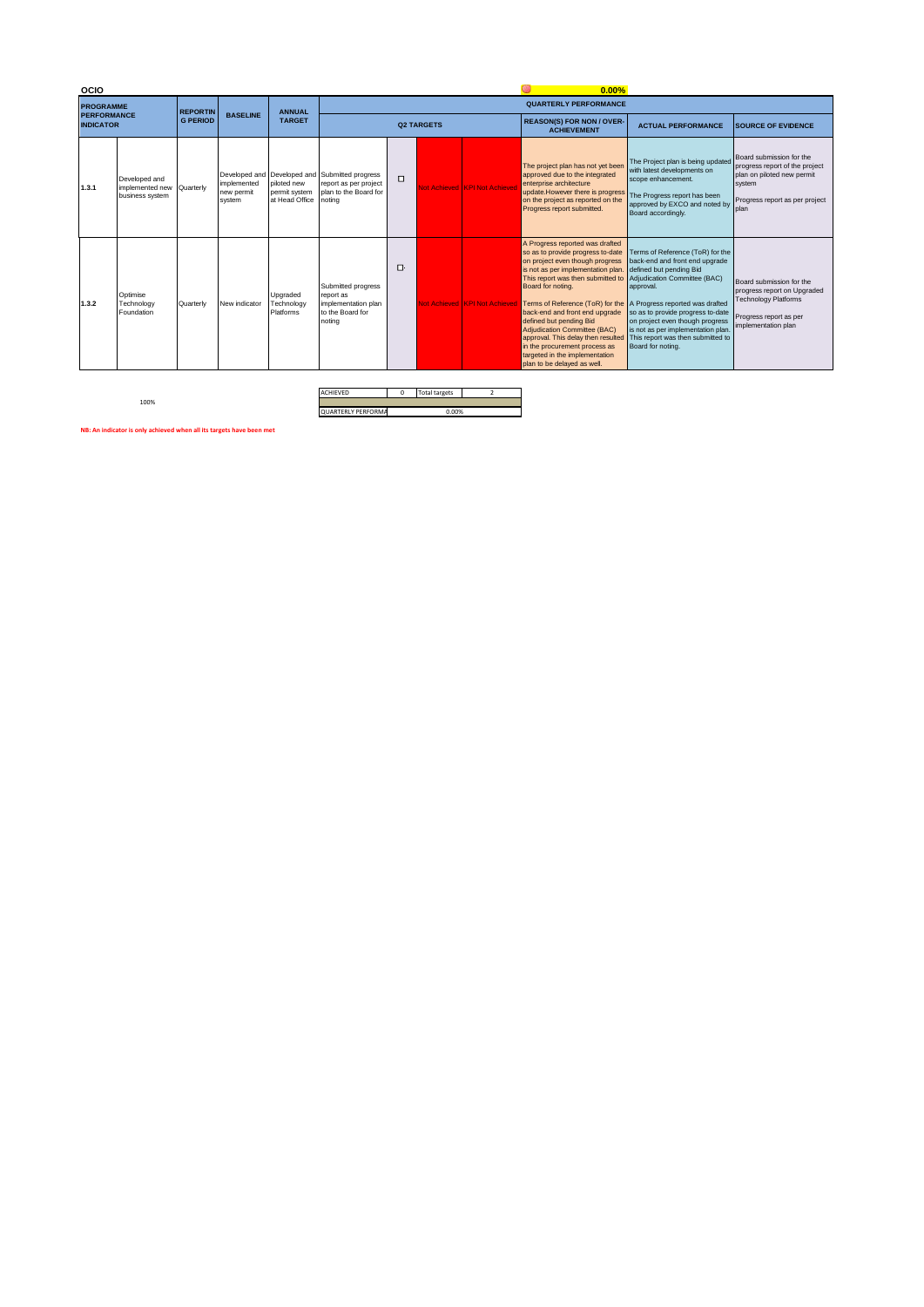|                  | <b>GOVERNANCE &amp; LEGAL SERVICES</b>                                                                        |                  |                                                                                                                                |                                                                                                                 | 0.00%                                                                                                                           |                   |                        |                                   |                                                                                                                                                                                                                                                                                                                                                                                                                                                                                                                                         |                                                                                                                                                                                                                             |                                                                                                                                                                                                         |  |  |
|------------------|---------------------------------------------------------------------------------------------------------------|------------------|--------------------------------------------------------------------------------------------------------------------------------|-----------------------------------------------------------------------------------------------------------------|---------------------------------------------------------------------------------------------------------------------------------|-------------------|------------------------|-----------------------------------|-----------------------------------------------------------------------------------------------------------------------------------------------------------------------------------------------------------------------------------------------------------------------------------------------------------------------------------------------------------------------------------------------------------------------------------------------------------------------------------------------------------------------------------------|-----------------------------------------------------------------------------------------------------------------------------------------------------------------------------------------------------------------------------|---------------------------------------------------------------------------------------------------------------------------------------------------------------------------------------------------------|--|--|
| <b>PROGRAMME</b> |                                                                                                               | <b>REPORTING</b> |                                                                                                                                | <b>ANNUAL</b>                                                                                                   |                                                                                                                                 |                   |                        |                                   | <b>QUARTERLY PERFORMANCE</b>                                                                                                                                                                                                                                                                                                                                                                                                                                                                                                            |                                                                                                                                                                                                                             |                                                                                                                                                                                                         |  |  |
|                  | <b>PERFORMANCE INDICATOR</b>                                                                                  | <b>PERIOD</b>    | <b>BASELINE</b>                                                                                                                | <b>TARGET</b>                                                                                                   |                                                                                                                                 | <b>Q2 TARGETS</b> |                        |                                   | <b>REASON(S) FOR</b><br>NON / OVER-<br><b>ACHIEVEMENT</b>                                                                                                                                                                                                                                                                                                                                                                                                                                                                               | <b>ACTUAL</b><br><b>PERFORMANCE</b>                                                                                                                                                                                         | <b>SOURCE OF EVIDENCE</b>                                                                                                                                                                               |  |  |
| 1.4.1            | Implemented fraud<br>and corruption<br>prevention<br>programmes                                               |                  | Developed<br>anti-corruption<br>strategy<br>Developed<br>integrity<br>management<br>framework                                  | 60 % fraud and<br>corruption<br>programmes<br>implemented                                                       | 10 % fraud and<br>corruption<br>programmes<br>implemented                                                                       | $\Box$            | Not<br><b>Achieved</b> | <b>KPI Not</b><br><b>Achieved</b> |                                                                                                                                                                                                                                                                                                                                                                                                                                                                                                                                         | The quarter 2 fraud<br>and corruption<br>report.                                                                                                                                                                            | Report on 10% fraud and<br>corruption programmes<br>implemented.<br>Register for Fraud and<br>Corruption programmes                                                                                     |  |  |
| 1.4.2            | <b>Developed Business</b><br>Case on cross-<br>border<br>comprehensive<br>levying of cross-<br>border charged | Quarterly        | Consultation<br>and<br>development<br>of a business<br>case on<br>comprehensiv<br>e levying of<br>cross border<br>user charges | Submitted a draft<br>legislative<br>proposal on<br>comprehensive<br>levying of cross-<br>border user<br>charges | Submitted a draft<br>legislative<br>proposal on<br>comprehensive<br>levying of cross-<br>border user<br>charges to the<br>Board | $\Box$            | Not<br><b>Achieved</b> | <b>KPI Not</b><br><b>Achieved</b> | The consultation<br>with external<br>Stakeholders is still<br>ongoing. The<br>Division could only<br>consult with freight<br>and passenger<br>transport cross<br>border operators.<br>The planned<br>consultation with<br>relevant<br>Government<br>Departments was<br>proposed to be<br>conducted through<br>the Department of<br>Transport.<br>Correspondence<br>was sent to DoT<br>requesting that, as<br>the process owner,<br>invitations to<br>relevant<br>Departments be<br>issued from their<br>side. The<br>development of the | <b>Consultations were</b><br>only held with freight<br>and passenger<br>transport cross<br>border operators. A<br>draft Project Plan<br>and Operators<br><b>Consultation report</b><br>was then compiled<br>for the Quarter | Board submission on draft<br>legislative proposal on<br>comprehensive levying of<br>cross-border user charges<br>Draft legislative proposal on<br>comprehensive levying of<br>cross-border user charges |  |  |

| KPI(S) not achieved          | 2 Target not achieved |       |
|------------------------------|-----------------------|-------|
|                              |                       |       |
| KPI(S) FOR THE QUAI          | 2 Target achieved     |       |
|                              |                       |       |
| <b>ACHIEVED</b>              | 0 Total targets       |       |
|                              |                       |       |
| <b>QUARTERLY PERFORMANCE</b> |                       | 0.00% |

**Legislative** 

**NB: An indicator is only achieved when all its targets have been met**

100%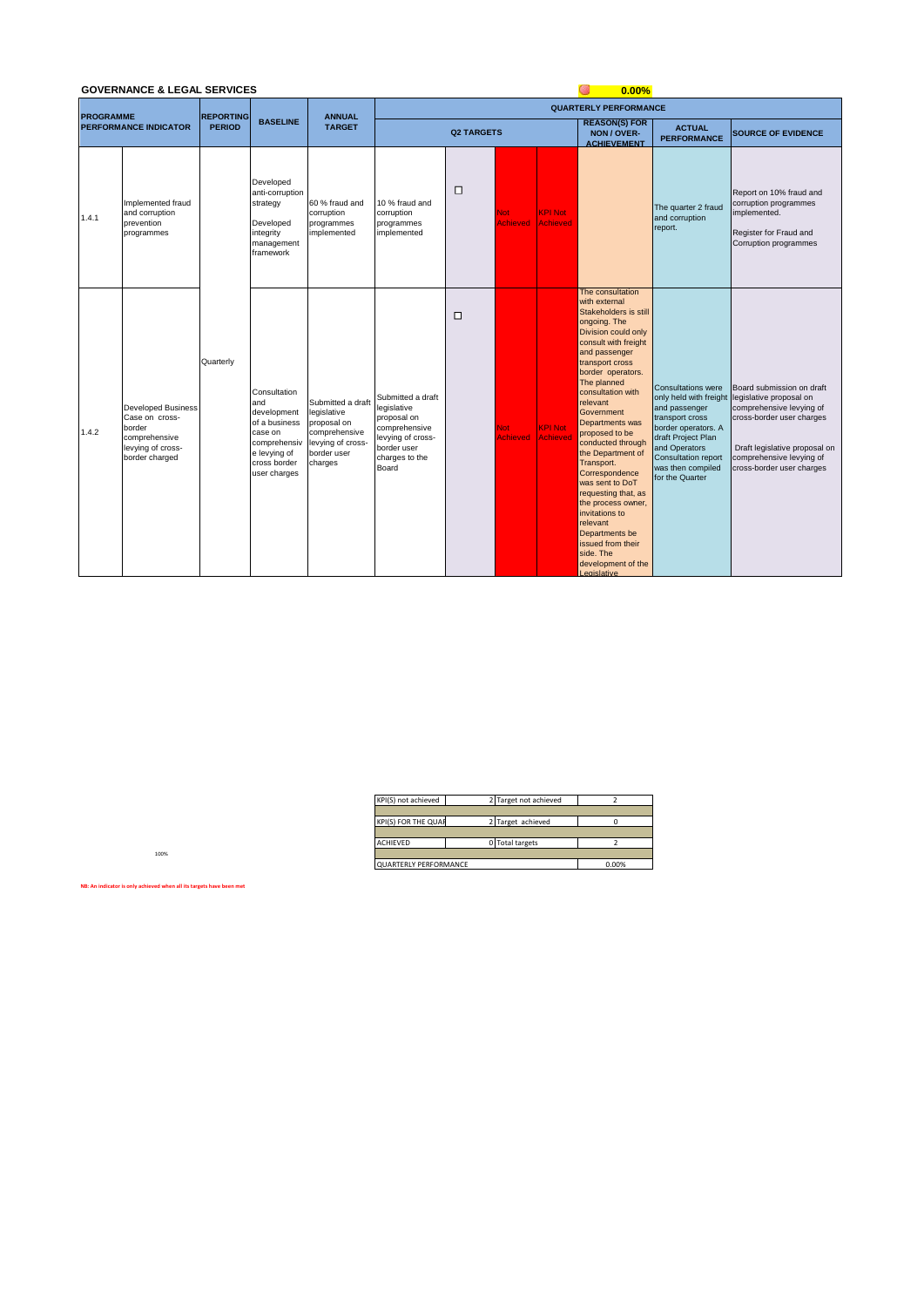|                  | <b>REGULATORY SERVICES</b>                                                                                                                  |                 |                                                                                 |                                                                                                    |                                                                                                          | 100.00%           |          |                        |                                                           |                                                                                                                                                                                                                                                                                                                                                                                                                                                                                                                                                                                                                                                                                  |                                                                                                                                               |
|------------------|---------------------------------------------------------------------------------------------------------------------------------------------|-----------------|---------------------------------------------------------------------------------|----------------------------------------------------------------------------------------------------|----------------------------------------------------------------------------------------------------------|-------------------|----------|------------------------|-----------------------------------------------------------|----------------------------------------------------------------------------------------------------------------------------------------------------------------------------------------------------------------------------------------------------------------------------------------------------------------------------------------------------------------------------------------------------------------------------------------------------------------------------------------------------------------------------------------------------------------------------------------------------------------------------------------------------------------------------------|-----------------------------------------------------------------------------------------------------------------------------------------------|
| <b>PROGRAMME</b> |                                                                                                                                             | <b>REPORTIN</b> |                                                                                 | <b>ANNUAL</b>                                                                                      |                                                                                                          |                   |          |                        | <b>QUARTERLY PERFORMANCE</b>                              |                                                                                                                                                                                                                                                                                                                                                                                                                                                                                                                                                                                                                                                                                  |                                                                                                                                               |
|                  | <b>PERFORMANCE INDICATOR</b>                                                                                                                | <b>G PERIOD</b> | <b>BASELINE</b>                                                                 | <b>TARGET</b>                                                                                      |                                                                                                          | <b>Q2 TARGETS</b> |          |                        | <b>REASON(S) FOR</b><br>NON / OVER-<br><b>ACHIEVEMENT</b> | <b>ACTUAL PERFORMANCE</b>                                                                                                                                                                                                                                                                                                                                                                                                                                                                                                                                                                                                                                                        | <b>SOURCE OF EVIDENCE</b>                                                                                                                     |
| 2.1              | Implemented<br>scientific tool used by<br>the Regulatory<br>Committee to<br>manage supply and<br>demand cross-border<br>passenger transport | Quarterly       | Piloted and<br>implemented<br>scientific tool on<br>three (3) main<br>corridors | Impact<br>assessment on<br>the three (3)<br>main corridors<br>Refinement of<br>the scientific tool | Progress report on<br>the pilot<br>implementation to<br>the Regulatory<br>Committee for<br>noting        | ☑                 | Achieved | <b>KPI</b><br>Achieved |                                                           | Consultations were executed with<br>Namibia, Malawi and Zimbabwe<br>during the quarter under review. The<br>Ministry of Transport &<br>Infrastructural Development:<br>Zimbabwe and the Ministry of<br>Transport and Public Works: Malaw<br>concurred to pilot the model for 6<br>months starting from 1 August and<br>September 2016, respectively.<br>Management is awaiting feedback<br>from the Road Transport Safety<br>Agency on the piloting of the model<br>on the Zambia route.<br>The Progress report on the pilot<br>implementation was submitted and                                                                                                                 | Regulatory committee submission<br>for the progress reports on the<br>pilot implementation<br>Progress reports on the pilot<br>implementation |
| 2.2              | Developed and<br>Implemented<br>Operator Compliance Quarterly<br><b>Accreditation Scheme</b><br>(OCAS)                                      |                 | Consultation with<br>key stakeholders<br>Revised<br><b>Feasibility Report</b>   | National<br>Feasibility<br>Assessment                                                              | Consult with kev<br>transport<br>stakeholders to<br>facilitate the<br>National Feasibility<br>Assessment | ⊡                 | Achieved | <b>KPI</b><br>Achieved |                                                           | The following stakeholders were<br>consulted during the quarter under<br>review: Federation of Eastern and<br>Southern African Road Transport<br>Association (FESARTA); Road<br>Freight Association (RFA); South<br>African Association of Freight<br>Forwarders (SAAFF); National<br>Cross-Border Taxi Organization<br>(NCBTO); Maputo Corridor<br>Logistics Initiative; Trans-Kalahari<br>Corridor Secretariat; Walvis Bay<br>Corridor Group Secretariat; South<br>African Commuter Coach Bus<br>Operator Association.<br>Questionnaires were also circulated<br>to the stakeholders that have been<br>consulted during the quarter under<br>review including SARS and DHA, as | <b>Consultation reports</b>                                                                                                                   |

| KPI(S) not achieved   |  | 0 Target not achieved |         |
|-----------------------|--|-----------------------|---------|
|                       |  |                       |         |
| KPI(S) FOR THE QUAI   |  | 2 Target achieved     |         |
|                       |  |                       |         |
| <b>ACHIEVED</b>       |  | 2 Total targets       |         |
|                       |  |                       |         |
| QUARTERLY PERFORMANCE |  |                       | 100.00% |

part of mechanism to deliver on

100%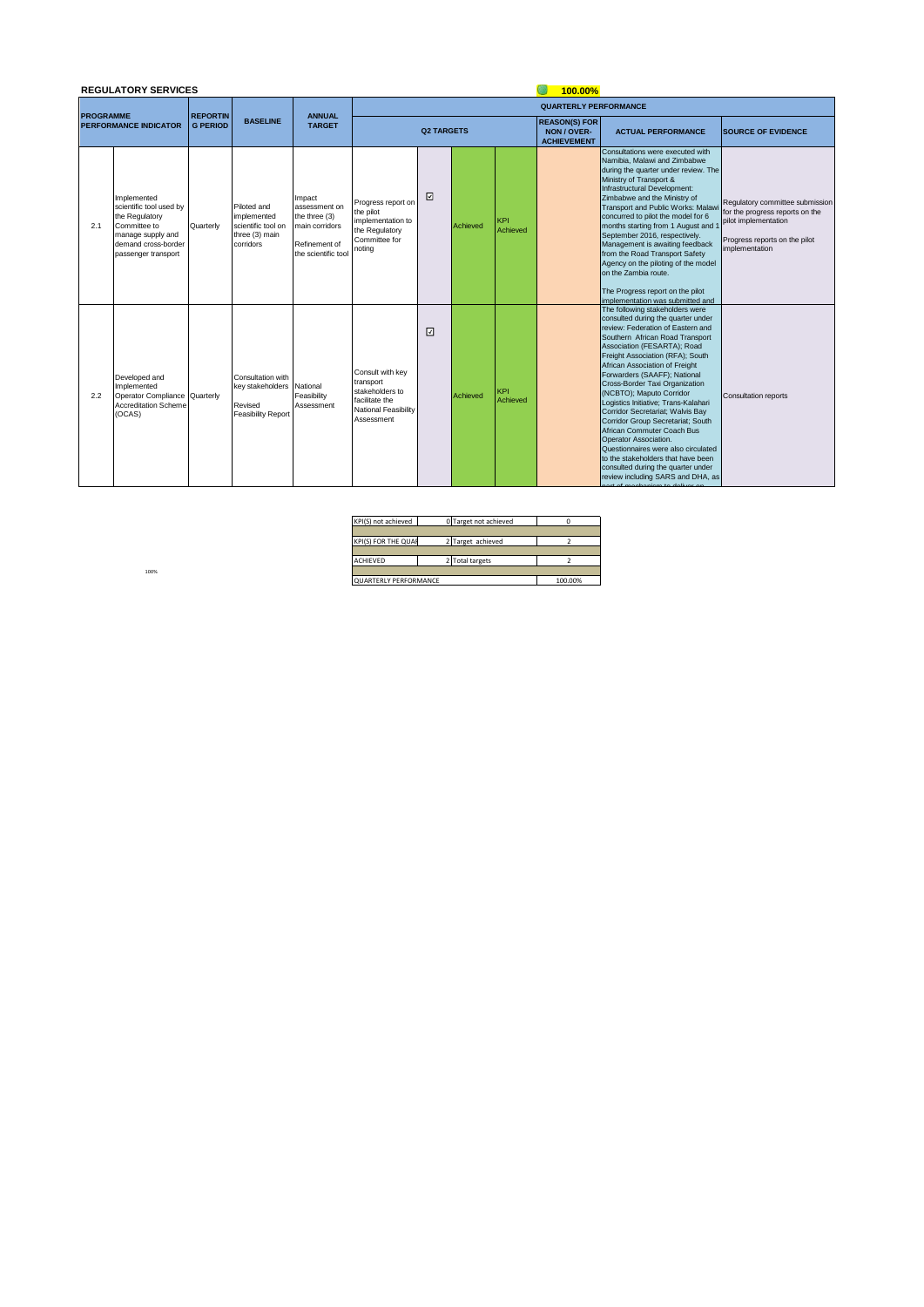|                              | <b>ROAD TRANSPORT INSPECTORATE</b>                                      |                 |                 |                                                            |                                                                                       |                              |          |                        | 100.00%                                                                                                                                                                                                                                   |                                                            |                                                                         |  |  |
|------------------------------|-------------------------------------------------------------------------|-----------------|-----------------|------------------------------------------------------------|---------------------------------------------------------------------------------------|------------------------------|----------|------------------------|-------------------------------------------------------------------------------------------------------------------------------------------------------------------------------------------------------------------------------------------|------------------------------------------------------------|-------------------------------------------------------------------------|--|--|
| <b>PROGRAMME</b>             |                                                                         | <b>REPORTIN</b> |                 | <b>ANNUAL</b>                                              |                                                                                       | <b>QUARTERLY PERFORMANCE</b> |          |                        |                                                                                                                                                                                                                                           |                                                            |                                                                         |  |  |
| <b>PERFORMANCE INDICATOR</b> |                                                                         | <b>G PERIOD</b> | <b>BASELINE</b> | <b>TARGET</b>                                              |                                                                                       | <b>Q2 TARGETS</b>            |          |                        | <b>REASON(S) FOR NON /</b><br><b>OVER-ACHIEVEMENT/</b>                                                                                                                                                                                    | <b>ACTUAL</b><br><b>PERFORMANCE</b>                        | <b>SOURCE OF</b><br><b>EVIDENCE</b>                                     |  |  |
| 3.1                          | Percentage increase<br>in the number of<br>inspections conducted        | Quarterly       | New indicator   | 5% increase in<br>the number of<br>inspections<br>baseline | 58 534 number<br>of inspections<br>conducted                                          | ⊡                            | Achieved | <b>KPI</b><br>Achieved | <b>Over Achievement</b><br>targeted inspections<br>conducted at busy regions<br>such as Limpopo. Upington<br>recorded a higher percentage (58 543-77 066/58<br>of inspections due to<br>permanent deployment at<br><b>Vioolsdrift POE</b> | The percentage increase<br>achieved was 31.66%<br>543*100) | Quarterly consolidated<br>inspection report                             |  |  |
| 3.2                          | Number of key<br>findings reports on<br>inspections and<br>prosecutions | Quarterly       | New indicator   | 4 Law<br>enforcement<br>reports<br>(Section 39 (2)         | Submitted law<br>enforcement<br>report (Section<br>39 (2)) to the<br>Board for noting | $\overline{\mathsf{v}}$      | Achieved | KPI<br>Achieved        |                                                                                                                                                                                                                                           | Sect 39(2) report noted<br>by the Board on 27-9-<br>2016.  | Board submission of<br>Law enforcement report<br>Law enforcement report |  |  |

| KPI(S) NOT ACHIEVED   | <b>TARGETS</b><br><b>NOT</b><br>ACHIEVED |         |
|-----------------------|------------------------------------------|---------|
|                       |                                          |         |
| KPI(S) ACHIEVED       | <b>RGETS ACHIEV</b>                      |         |
|                       |                                          |         |
| KPI FOR THE QUARTER   | <b><i>FOTAL TARGET</i></b>               |         |
|                       |                                          |         |
| QUARTERLY PERFORMANCE |                                          | 100.00% |

100.00%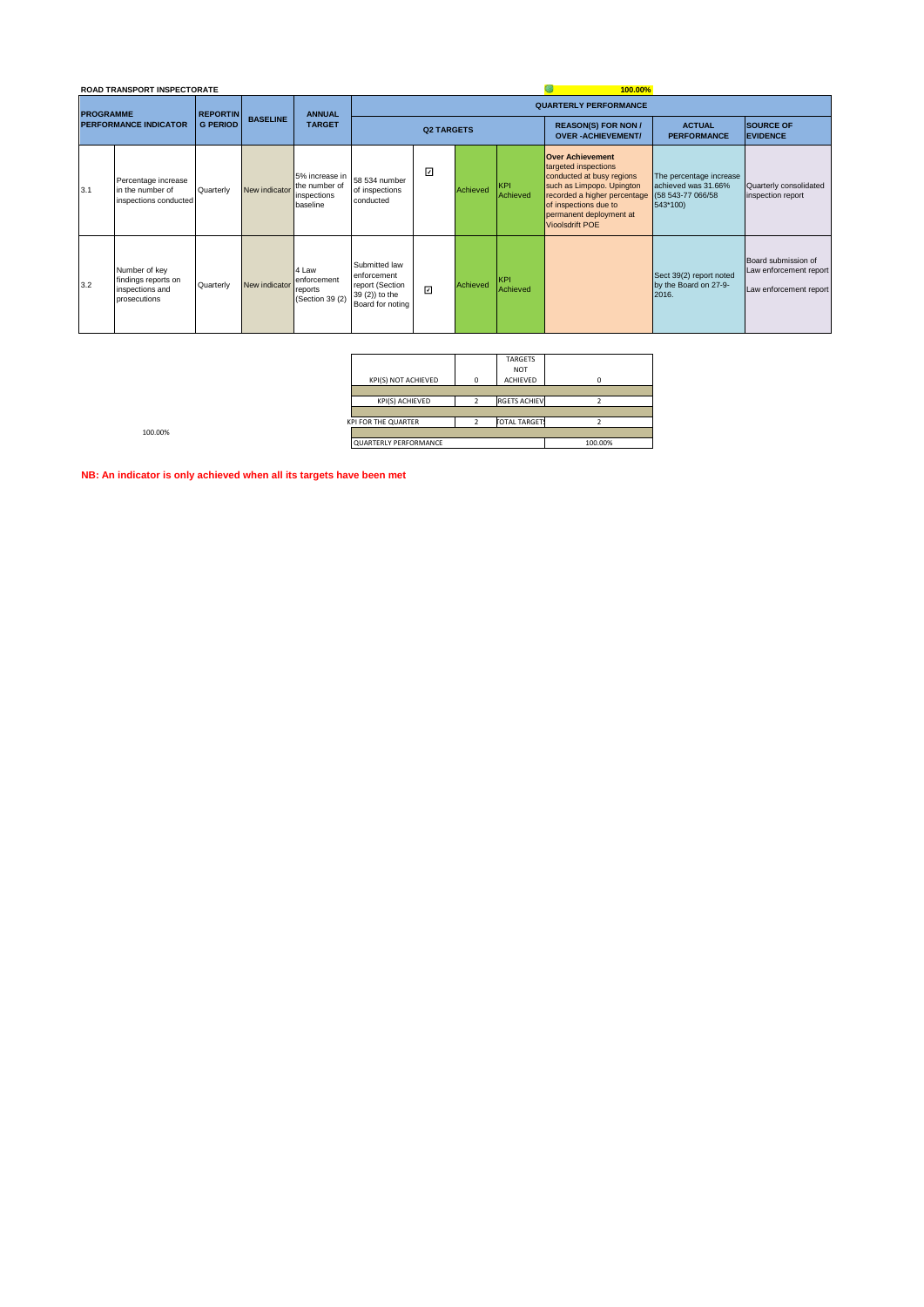# **FACILITATION AND INDUSTRY DEVELOPMENT**

|           | <b>FACILITATION AND INDUSTRY DEVELOPMENT</b><br>100.00%                                           |                                   |                 |                                                                                       |                                                                                                                                                                   |                |          |                                                             |                              |                                                                                                                                                                                                                                                                                    |                                                                                                                                                                  |
|-----------|---------------------------------------------------------------------------------------------------|-----------------------------------|-----------------|---------------------------------------------------------------------------------------|-------------------------------------------------------------------------------------------------------------------------------------------------------------------|----------------|----------|-------------------------------------------------------------|------------------------------|------------------------------------------------------------------------------------------------------------------------------------------------------------------------------------------------------------------------------------------------------------------------------------|------------------------------------------------------------------------------------------------------------------------------------------------------------------|
|           |                                                                                                   |                                   |                 |                                                                                       |                                                                                                                                                                   |                |          |                                                             | <b>QUARTERLY PERFORMANCE</b> |                                                                                                                                                                                                                                                                                    |                                                                                                                                                                  |
| Indicator | <b>Programme Performance</b>                                                                      | <b>REPORTING</b><br><b>PERIOD</b> | <b>BASELINE</b> | <b>ANNUAL</b><br><b>TARGET</b>                                                        | <b>Q2 TARGETS</b>                                                                                                                                                 |                |          | <b>REASON(S) FOR</b><br>NON / OVER -<br><b>ACHIEVEMENT/</b> | <b>ACTUAL PERFORMANCE</b>    | <b>SOURCE OF</b><br><b>EVIDENCE</b>                                                                                                                                                                                                                                                |                                                                                                                                                                  |
| 4.1       | % of operator<br>constraints<br>addressed within 6<br>months                                      | Quarterly                         | New indicator   | 70% of operator<br>constraints<br>addressed within 6<br>months of<br>reporting        | Submitted<br>report on 70%<br>operator constraints<br>addressed within 6<br>months of reporting to<br>the Board for noting                                        | $\overline{ }$ | Achieved | <b>KPI Achieved</b>                                         |                              | The percentage achieved at<br>the end of the quarter was<br>72.72% based on resolution<br>of 8 out of 11 constraints<br>that were registered.<br>The progress report on<br>operator constraints<br>addressed was submitted to<br>the Board for noting.                             | Board Submission of<br>Report on operator<br>constraints addressed<br>to Board<br>Report on operator<br>constraints addressed                                    |
| 4.2       | % resolution of<br>passenger transport<br>conflicts registered<br>and resolved within<br>6 months | Quarterly                         | New indicator   | 70% of operator<br>transport conflicts<br>resolved within 6<br>months of<br>reporting | Submitted progress<br>report on 70%<br>resolution of<br>passenger transport<br>conflicts registered<br>and resolved within 6<br>months to the Board<br>for noting | ⊡              | Achieved | <b>KPI Achieved</b>                                         |                              | The percentage achieved at Board Submission of<br>the end of the quarter was<br>71,43% based on resolution<br>of 5 out of 7 conflicts that<br>were registered.<br>The progress report on<br>passenger transport<br>conflicts resolved was<br>submitted to the Board for<br>noting. | report on resolution of<br>passenger transport<br>conflicts registered to<br>the Board<br>Report on resolution of<br>passenger transport<br>conflicts registered |
| 4.3       | Number of Industry<br>Partnership<br>Development Plan<br>(IPDP)<br>recommendations<br>implemented |                                   |                 | 4 stakeholder<br>forums                                                               | Submitted Board<br>Stakeholder forum<br>reports for noting                                                                                                        | ⊡              | Achieved | <b>KPI Achieved</b>                                         |                              | <b>Cross Border Bus</b><br>Operators Forum conducted<br>and a report was submitted<br>to the<br>Board for noting.                                                                                                                                                                  | Board Submission on<br>stakeholder forum<br>reports<br>Stakeholder forum<br>reports                                                                              |
|           |                                                                                                   |                                   |                 |                                                                                       |                                                                                                                                                                   |                |          | <b>TARGETS NOT</b>                                          |                              |                                                                                                                                                                                                                                                                                    |                                                                                                                                                                  |

| <b>KPI(S) NOT ACHIEVED</b> | <b>IARGEIS NUI</b><br>0 ACHIEVED |         |
|----------------------------|----------------------------------|---------|
|                            |                                  |         |
| KPI(S) ACHIEVED            | 3 TARGETS ACHIEV                 |         |
|                            |                                  |         |
| KPI FOR THE QUARTER        | <b>3 TOTALT TARGETS</b>          |         |
|                            |                                  |         |
| QUARTERLY PERFORMANCE      |                                  | 100.00% |

100.00%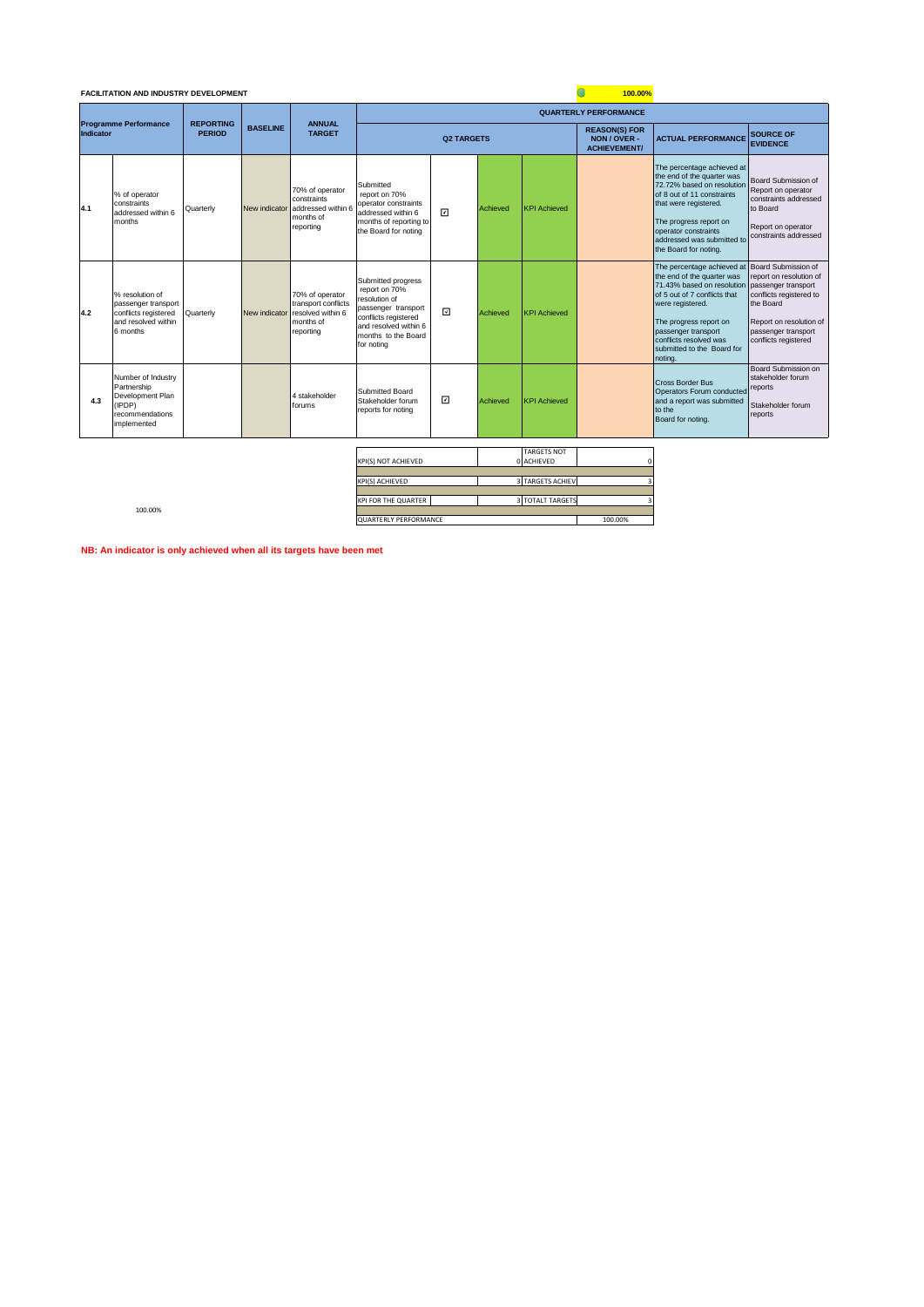|                  | OFFICE OF THE CEO                                                                                                                                        |                  |                 |                                                              | 100.00%                                                              |                       |          |                        |                                                                                                                        |                                                                                                                                                                                                   |                                                                                                                                                                   |  |  |
|------------------|----------------------------------------------------------------------------------------------------------------------------------------------------------|------------------|-----------------|--------------------------------------------------------------|----------------------------------------------------------------------|-----------------------|----------|------------------------|------------------------------------------------------------------------------------------------------------------------|---------------------------------------------------------------------------------------------------------------------------------------------------------------------------------------------------|-------------------------------------------------------------------------------------------------------------------------------------------------------------------|--|--|
| <b>PROGRAMME</b> |                                                                                                                                                          | <b>REPORTING</b> |                 |                                                              |                                                                      |                       |          |                        | <b>QUARTERLY PERFORMANCE</b>                                                                                           |                                                                                                                                                                                                   |                                                                                                                                                                   |  |  |
|                  | <b>PERFORMANCE INDOCATOR</b>                                                                                                                             | <b>PERIOD</b>    | <b>BASELINE</b> | <b>ANNUAL TARGET</b>                                         |                                                                      | <b>Q2 TARGETS</b>     |          |                        |                                                                                                                        | <b>ACTUAL</b><br><b>PERFORMANCE</b>                                                                                                                                                               | <b>SOURCE OF EVIDENCE</b>                                                                                                                                         |  |  |
| 5.1              | Number of Annual<br>State of Cross-border<br>operations reports<br>(ASCBOR) submitted Quarterly<br>to the Minister and<br>other relevant<br>stakeholders |                  | New indicator   | 1 ASCBOR report<br>to the minister and<br>other stakeholders | Submitted<br>progress report on<br>ASCBOR to the<br>Board for noting | $\boxed{\mathcal{S}}$ | Achieved | KPI<br>Achieved        |                                                                                                                        | Data gathering and<br>analysis<br>Stakeholder<br>consultation<br>Progress report<br>completed<br>The progress report on<br><b>ASCBOR</b> was<br>submitted to the Board<br>for noting.             | Board submission of<br>progress report on<br><b>ASCBOR</b><br>Progress report on<br><b>ASCBOR</b>                                                                 |  |  |
| 5.2              | Number of country<br>profiles developed or Quarterly<br>updated                                                                                          |                  | New indicator   | 2 country (Malawi<br>and Lesotho)<br>profiles developed      | Developed<br>country profile<br>(Malawi) for Board<br>noting         | 冈                     | Achieved | KPI<br>Achieved        |                                                                                                                        | Data gathering, report<br>consolidation and a<br>final report<br>compilation<br><b>Final Country Profile</b><br>Report completed<br>The Board noted the<br>developed country<br>profile (Malawi). | Board submission on<br>country profile (Malawi)<br>Malawi Country profile                                                                                         |  |  |
| 5.3              | Percentage achieved<br>on client satisfaction<br>survey conducted on<br>freight and<br>passenger (taxis and<br>buses) operators                          | Quarterly        | New indicator   | 65% customer<br>satisfaction<br>achieved                     | Progress report on<br>the roll out of<br>survey plan                 | 回                     | Achieved | <b>KPI</b><br>Achieved |                                                                                                                        | Survey questionnaire<br>developed and a team<br>to conduct surveys<br>identified.<br>Progress Report on<br>the implementation of<br>the Survey Plan                                               | Progress report on the<br>roll out of survey plan<br><b>EXCO</b> signed minutes                                                                                   |  |  |
| 5.4              | Number of initiatives<br>to increase C-BRTA's Quarterly<br>visibility                                                                                    |                  | New indicator   | 4 presented papers<br>at transport<br>conferences            | At least 1 paper<br>presented at<br>transport<br>conferences         | $\Box$                | Achieved | <b>KPI</b><br>Achieved | The conference<br>takes place annuall<br>and the convenors<br>allowed the Agency<br>to present more<br>than one paper. | 3 Papers were<br>presented and<br>published at Southern<br>African Transport<br>Conference                                                                                                        | Conference abstract<br>acceptance<br>Conference call for<br>Paper/Conference<br>invitation<br>Conference presentation<br>Conference programme<br>Conference Paper |  |  |

|                              | <b>TARGETS</b> |  |   |  |
|------------------------------|----------------|--|---|--|
|                              | <b>NOT</b>     |  |   |  |
| KPI(S) NOT ACHIEVED          | 0 ACHIEVED     |  | r |  |
|                              |                |  |   |  |
| KPI(S) ACHIEVED              | 4 TARGETS ACH  |  |   |  |
|                              |                |  |   |  |
| <b>KPI FOR THE QUARTER</b>   | 4 TOTALT TARG  |  |   |  |
|                              |                |  |   |  |
| <b>QUARTERLY PERFORMANCE</b> | 100.00%        |  |   |  |

100.00%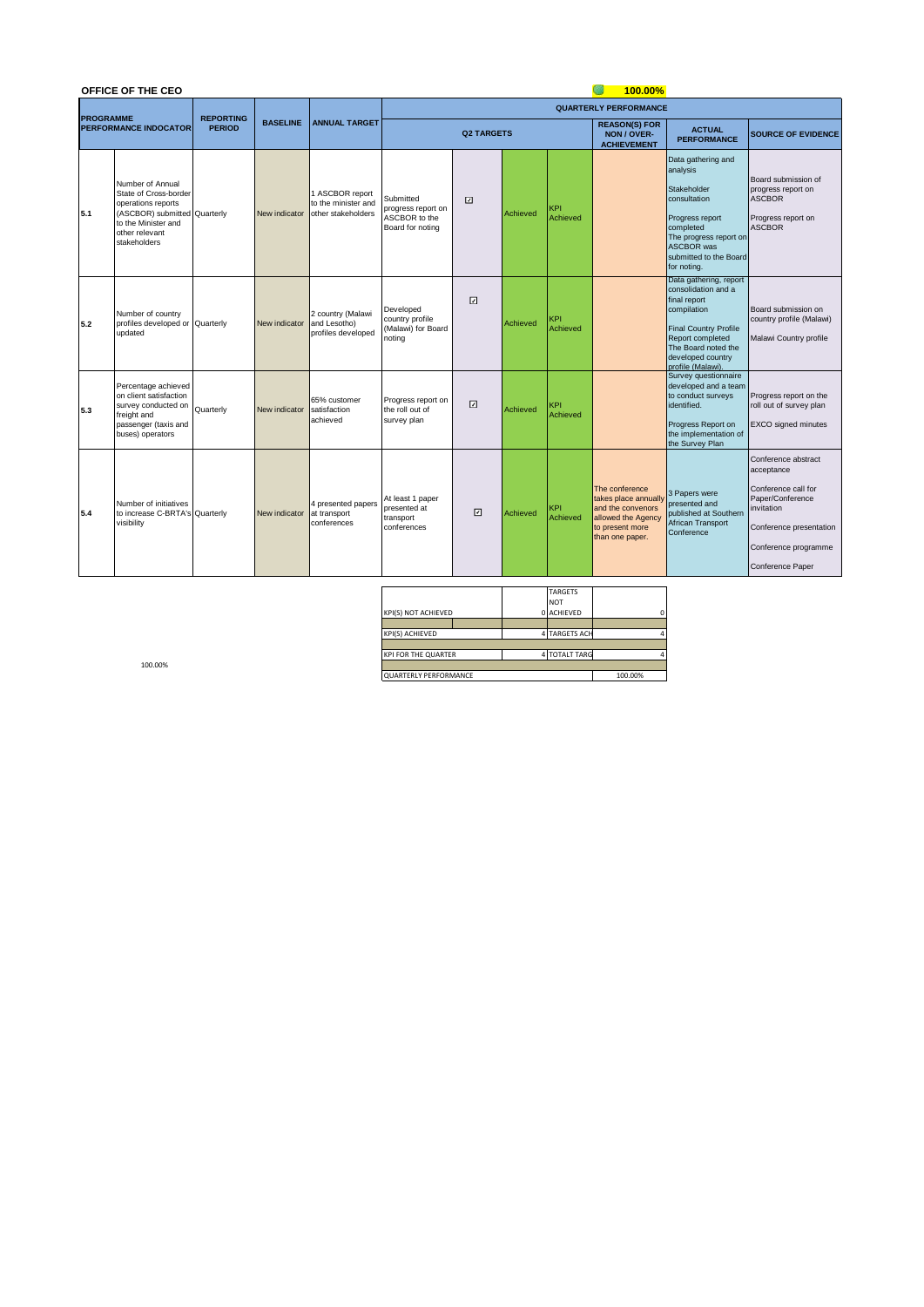## **ANNEXURE A - DASHBOARD**

|                      |                                                                                                                                 | <b>PROGRAMME</b>                                                                                                                        |                                                                                                                     |                                                                                                                                                          | <b>TARGET</b>                          |                                             | FY 2016/17 - Q2 PERFORMANCE                                                                                                                                                                                                                                                                                                                                                                                                                                                                                                                                             | 61.11%                                                                                                                                                                                            |
|----------------------|---------------------------------------------------------------------------------------------------------------------------------|-----------------------------------------------------------------------------------------------------------------------------------------|---------------------------------------------------------------------------------------------------------------------|----------------------------------------------------------------------------------------------------------------------------------------------------------|----------------------------------------|---------------------------------------------|-------------------------------------------------------------------------------------------------------------------------------------------------------------------------------------------------------------------------------------------------------------------------------------------------------------------------------------------------------------------------------------------------------------------------------------------------------------------------------------------------------------------------------------------------------------------------|---------------------------------------------------------------------------------------------------------------------------------------------------------------------------------------------------|
| NO.                  | <b>STRATEGIC OBJECTIVE</b>                                                                                                      | PERFORMANCE INDICATOR                                                                                                                   | <b>ANNUAL TARGET</b>                                                                                                | Q2 TARGET(S)                                                                                                                                             | <b>ACHIEVED/NOT</b><br><b>ACHIEVED</b> | <b>KPI ACHIEVED/</b><br><b>NOT ACHIEVED</b> | <b>REASON FOR NON-ACHIEVEMENT</b>                                                                                                                                                                                                                                                                                                                                                                                                                                                                                                                                       | <b>EVIDENCE</b>                                                                                                                                                                                   |
| 1.1.1                | Develop, implement and<br>sustain a high<br>performance culture in<br>the organisation                                          | Percentage improvement in<br>organisational culture                                                                                     | 100% Implementation of the<br>prioritised culture change<br>recommendations from the<br>snap survey                 | Progress report linked to approved<br>implementation plan submitted to<br>Board for noting                                                               | <b>Not Achieved</b>                    | <b>KPI Not Achieved</b>                     | Progress report was not submitted as the<br>Implementation Plan had not yet been approved by<br>the Board, however, the Culture Change<br>implementation plan was approved by Board on 27<br>September 2016.                                                                                                                                                                                                                                                                                                                                                            | Board Submission for Progress report linked to<br>approved implementation plan<br>Progress report linked to approved<br>implementation plan                                                       |
| 1.1.2                | To ensure the financial<br>viability and sustainability<br>of the C-BRTA                                                        | acilitate the migration of the<br>Road Transport Inspectorate<br>unction to RTMC                                                        | Migration of Road Transport<br>Inspectorate function to RTMC                                                        | Progress report linked to approved<br>mplementation plan submitted to<br>Board for noting                                                                | <b>Not Achieved</b>                    | <b>KPI Not Achieved</b>                     | The Implementation Plan had not yet been finalisaed<br>for Board approval. This was submitted and the<br>progress report will be submitted in the 1st month of<br>QЗ.                                                                                                                                                                                                                                                                                                                                                                                                   | Board Submission for Progress report linked to<br>approved implementation plan<br>Progress report linked to approved<br>implementation plan                                                       |
|                      |                                                                                                                                 | Developed and implemented<br>new revenue streams as per<br>financial sustainability strategy                                            | Revised financial sustainability<br>strategy<br>implemented cross-border user<br>charges as a new revenue<br>stream | Submitted to the Minister a proposal<br>to have the revenue streams<br>mplemented                                                                        | Not Achieved                           | <b>KPI Not Achieved</b>                     | porder charges requires<br>partneship approach with the Department of Transpor<br>and buy-in from other government stakeholders<br>SARS, DTI, DIRCO, Department of Tourism). Due<br>to the nature and impact of the project, the Agency<br>requested the Department to inform relevant<br>government stakeholders of the need to consult with<br>them on the intention to introduce cross border                                                                                                                                                                        | Ministerial Submission for proposal to have the<br>revenue streams implemented<br>Proposal for the revenue streams to be<br>mplemented                                                            |
| 1.1.3                | Integration of IT systems                                                                                                       | Developed and implemented<br>ew business system                                                                                         | Developed and piloted new<br>permit system at Head Office                                                           | Submitted progress report as per<br>project plan to the Board for noting                                                                                 | <b>Not Achieved</b>                    | <b>KPI Not Achieved</b>                     | The project plan has not yet been approved due to the<br>integrated enterprise architecture update.However<br>there is progress on the project as reported on the<br>Progress report submitted.                                                                                                                                                                                                                                                                                                                                                                         | Board submission for the progress report of the<br>project plan on piloted new permit system<br>Progress report as per project plan                                                               |
|                      |                                                                                                                                 | Optimise Technology<br>Foundation                                                                                                       | Upgraded Technology<br>Platforms                                                                                    | Submitted progress report as<br>implementation plan to the Board for<br>noting                                                                           | <b>Not Achieved</b>                    | <b>KPI Not Achieved</b>                     | R Progress reported was dramed so as to provide<br>progress to-date on project even though progress is<br>not as per implementation plan. This report was then<br>submitted to Board for noting.<br>Terms of Reference (ToR) for the back-end and front<br>end upgrade defined but pending Bid Adjudication<br>Committee (BAC) approval. This delay then resulted<br>in the procurement process as targeted in the                                                                                                                                                      | Board submission for the progress report on<br>Upgraded Technology Platforms<br>Progress report as per implementation plan                                                                        |
| 1.1.4                | Prevent fraud and<br>corruption                                                                                                 | mplemented fraud and<br>corruption prevention<br>programmes                                                                             | 60 % fraud and corruption<br>programmes implemented                                                                 | 10 % fraud and corruption<br>programmes implemented                                                                                                      | <b>Not Achieved</b>                    | <b>KPI Not Achieved</b>                     |                                                                                                                                                                                                                                                                                                                                                                                                                                                                                                                                                                         | Report on 10% fraud and corruption<br>programmes implemented.<br>Register for Fraud and Corruption programmes                                                                                     |
| 1.1.5                | ntroduce and implement<br>regulated competition of<br>cross border movements                                                    | Developed Business Case on<br>cross-border comprehensive<br>levying of cross-border charged                                             | Submitted a draft legislative<br>proposal on comprehensive<br>levying of cross-border user<br>charges               | Submitted a draft legislative<br>proposal on comprehensive levying<br>of cross-border user charges to the<br>Board                                       | <b>Not Achieved</b>                    | <b>KPI Not Achieved</b>                     | The consultation with external Stakeholders is still<br>ongoing. The Division could only consult with freight<br>and passenger transport cross border operators. The<br>planned consultation with relevant Government<br>Departments was proposed to be conducted through<br>the Department of Transport. Correspondence was<br>sent to DoT requesting that, as the process owner,<br>invitations to relevant Departments be issued from<br>their side. The development of the Legislative proposa<br>is dependant on the outcome of the envisaged<br>discussion paper. | Board submission on draft legislative proposal<br>on comprehensive levying of cross-border user<br>charges<br>Draft legislative proposal on comprehensive<br>levying of cross-border user charges |
|                      |                                                                                                                                 | mplemented scientific tool<br>used by the Regulatory<br>Committee to manage supply<br>and demand cross-border<br>passenger transport    | Impact assessment on the<br>three (3) main corridors<br>Refinement of the scientific<br>tool                        | Progress report on the pilot<br>implementation to the Regulatory<br>Committee for noting                                                                 | Achieved                               | <b>KPI Achieved</b>                         |                                                                                                                                                                                                                                                                                                                                                                                                                                                                                                                                                                         | Regulatory committee submission for the<br>progress reports on the pilot implementation<br>Progress reports on the pilot implementation                                                           |
| 2.1                  | mprove compliance with<br>road transport legislation                                                                            | Developed and Implemented<br>Operator Compliance<br>Accreditation Scheme (OCAS)                                                         | National Feasibility<br>Assessment                                                                                  | Consult with key transport<br>stakeholders to facilitate the<br>National Feasibility Assessment                                                          | Achieved                               | <b>KPI Achieved</b>                         | O                                                                                                                                                                                                                                                                                                                                                                                                                                                                                                                                                                       | Consultation reports                                                                                                                                                                              |
| 3.1                  | mprove compliance with<br>oad transport legislation                                                                             | Percentage increase in the<br>number of inspections<br>conducted                                                                        | 5% increase in the number of<br>nspections baseline                                                                 | 58 534 number of inspections<br>conducted                                                                                                                | Achieved                               | <b>KPI Achieved</b>                         | Over Achievement<br>targeted inspections conducted at busy regions such<br>as Limpopo. Upington recorded a higher percentage<br>of inspections due to permanent deployment at<br>Vioolsdrift POE                                                                                                                                                                                                                                                                                                                                                                        | Quarterly consolidated inspection report                                                                                                                                                          |
|                      |                                                                                                                                 | Number of key findings reports<br>on inspections and<br>rosecutions                                                                     | 4 Law enforcement reports<br>(Section 39 (2)                                                                        | Submitted law enforcement report<br>(Section 39 (2)) to the Board for<br>noting                                                                          | Achieved                               | <b>KPI Achieved</b>                         | O                                                                                                                                                                                                                                                                                                                                                                                                                                                                                                                                                                       | Board submission of Law enforcement report<br>Law enforcement report                                                                                                                              |
| 4.1                  | Establish and sustain<br>strategic partnerships with<br>stakeholders so as to<br>enable the Agency to<br>achieve its objectives | % of operator constraints<br>addressed within 6 months                                                                                  | 70% of operator constraints<br>addressed within 6 months of<br>reporting                                            | Submitted<br>report on 70% operator constraints<br>addressed within 6 months of<br>reporting to the Board for noting                                     | Achieved                               | <b>KPI Achieved</b>                         |                                                                                                                                                                                                                                                                                                                                                                                                                                                                                                                                                                         | Progress report on operator constraints<br>addressed<br><b>Board Minutes extract</b>                                                                                                              |
|                      |                                                                                                                                 | % resolution of passenger<br>transport conflicts registered<br>and resolved within 6 months                                             | 70% of operator transport<br>conflicts resolved within 6<br>months of reporting                                     | Submitted progress<br>report on 70% resolution of<br>passenger transport conflicts<br>registered and resolved within 6<br>months to the Board for noting | Achieved                               | <b>KPI Achieved</b>                         | O                                                                                                                                                                                                                                                                                                                                                                                                                                                                                                                                                                       | Board Submission of Report on operator<br>constraints addressed to Board<br>Report on operator constraints addressed                                                                              |
|                      |                                                                                                                                 | Number of Industry Partnership<br>Development Plan (IPDP)<br>recommendations implemented                                                | 4 stakeholder forums                                                                                                | Submitted Board Stakeholder forum<br>reports for noting                                                                                                  | Achieved                               | <b>KPI Achieved</b>                         | o                                                                                                                                                                                                                                                                                                                                                                                                                                                                                                                                                                       | Board Submission of report on resolution of<br>passenger transport conflicts registered to the<br>Board<br>Report on resolution of passenger transport<br>conflicts registered                    |
| 5.1                  | Proactively provide value<br>added advisory services to<br>Minister of Transport and<br>other relevant                          | Number of Annual State of<br>Cross-border operations<br>reports (ASCBOR) submitted<br>to the Minister and other<br>elevant stakeholders | ASCBOR report to the<br>ninister and other stakeholders                                                             | Submitted progress report on<br>ASCBOR to the Board for noting                                                                                           | Achieved                               | <b>KPI Achieved</b>                         |                                                                                                                                                                                                                                                                                                                                                                                                                                                                                                                                                                         | Board submission of progress report on<br><b>ASCBOR</b><br>Progress report on ASCBOR                                                                                                              |
| 5.2                  | stakeholders on cross<br>border matters in the<br>sector                                                                        | Number of country profiles<br>developed or updated                                                                                      | profiles developed                                                                                                  | 2 country (Malawi and Lesotho) Developed country profile (Malawi)<br>for Board noting                                                                    | Achieved                               | <b>KPI Achieved</b>                         |                                                                                                                                                                                                                                                                                                                                                                                                                                                                                                                                                                         | Board submission on country profile (Malawi)<br>Malawi Country profile                                                                                                                            |
| 5.3                  | romote C-BRTA's<br>eputation                                                                                                    | Percentage achieved on client<br>atisfaction survey conducted<br>on freight and passenger (taxis<br>and buses) operators                | 65% customer satisfaction<br>achieved                                                                               | Progress report on the roll out of<br>survey plan                                                                                                        | Achieved                               | <b>KPI Achieved</b>                         |                                                                                                                                                                                                                                                                                                                                                                                                                                                                                                                                                                         | Progress report on the roll out of survey plan<br><b>EXCO</b> signed minutes                                                                                                                      |
| 5.4<br><b>LECEND</b> | Position C-BRTA's brand and<br>ensure visibility and<br>awareness                                                               | Number of initiatives to<br>increase C-BRTA's visibility                                                                                | 4 presented papers at transport At least 1 paper presented at<br>conferences                                        | transport conferences                                                                                                                                    | Achieved                               | <b>KPI Achieved</b>                         | The conference takes place annually and the<br>convenors allowed the Agency to present more than<br>one paper                                                                                                                                                                                                                                                                                                                                                                                                                                                           | Conference abstract acceptance<br>Conference call for Paper/Conference invitation<br>Conference presentation<br>Conference programme<br>Conference Paper                                          |

**LEGEND**<br>Target achieved<br>Target achieved<br>Target not due in the quarter